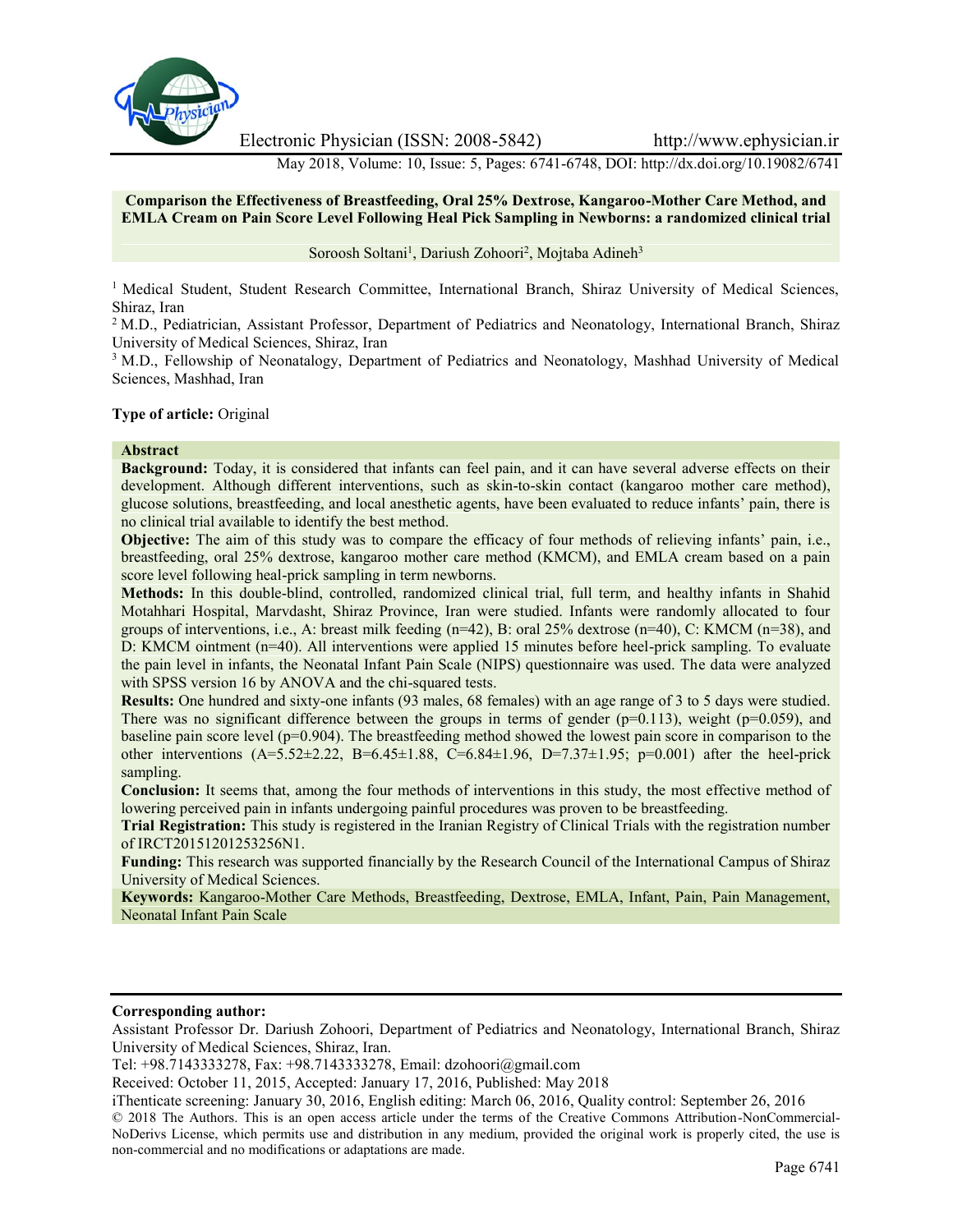## **1. Introduction**

Pain is an undesirable sensation usually accompanied by tissue damage, which is now perceived to be felt even by infants (1, 2). Prolonged, repetitive pain endured during infancy can have semi-permanent effects on the way the autonomic nervous system performs, and, also, it can cause disturbances in nervous system development, attention level, learning abilities, and behavioral patterns (3, 4). Pain expression in infants is different from older children and adults, and it may present with certain behavioral and physiological reactions, including facial changes, such as eyebrows rising, eyes squeezing, nasolabial folds creasing, and physiological reactions, such as crying and tachycardia. Using these features, many techniques and tools have been utilized to quantify pain in infants (5-7). Many studies have been performed to find the best way to reduce pain in infants, which mainly include skin-to-skin contact (kangaroo mother care method (KMCM)); glucose solutions, such as dextrose; breastfeeding; and local anesthetic agents, such as EMLA; however, no study is available to compare these four methods in one setting (5, 8). The main disadvantage of KMCM is that it is utilized mainly for premature and low-birthweight infants, and just a limited number of studies have been performed on full-term and healthy infants (9-12). Sugary solutions, such as dextrose, glucose, or sucrose solutions bind to the sweet taste receptors and cause a surge of endorphins, which leads to lowering the sensation of pain and elevating the pain threshold level; however, its efficacy for analgesia has been reported differently in recent studies (13-16). It assumes that breast milk feeding, as another method for analgesia, reduces the pain sensation through three different mechanisms, i.e., endorphin release due to sweet taste, skin contact and cradling during breastfeeding, and the sucking reflex (17-22). Also, the administration of local anesthetic agents, such as EMLA cream (lidocaine 2.5% and prilocaine 2.5%), has been proven to be effective in lowering the pain sensation (17, 23), but, in some studies, its safety and power of effectiveness has not been approved yet (24-27). To date, there is no clinical trial available to clarify the best method of analgesia in newborns with a comparison of these four interventions in one setting. So, it can be concluded that a study is required to compare different methods and reach a conclusion concerning the best method to reduce the pain sensation in fullterm, healthy newborns. The aim of this study was to compare the efficacy of four methods, i.e., breastfeeding, oral 25% dextrose, KMCM, and EMLA cream on pain score levels following heal prick sampling in full-term newborns.

# **2. Material and Methods**

## *2.1. Study Design*

This was a double-blinded, randomized, clinical trial conducted in full-term, healthy newborns at Shahid Motahhari Hospital, Marvdasht, Shiraz Province, Iran, from March to December 2015.

## *2.2. Study Population*

The inclusion criteria were infants with gestational age of 37 to 42 weeks, who had an Apgar score of +9 at birth, birth weight of 2500-4000 grams, and ages between 3 and 5 days who were candidates for heel-prick sampling. The exclusion criteria were infants who had mothers with a history of gestational hypertension or diabetes, those being fed with infant formula, or those who had a nil per os (NPO) diet condition, and those who were found to have a remarkable, unusual finding in their physical examinations.

## *2.3. Sample Determination*

According to previous studies that showed a mean pain score of 6 in the dextrose intervention group, and 8 scores in skin-to-skin contact, breast milk, and EMLA intervention groups, with a standard deviation of 3, we estimated a sample size of 40 newborns in each group using  $\alpha$  level of significance at 0.05 with a power of 80% and difference score of 2.

## *2.4. Blinding and allocation*

The infants were allocated randomly using envelopes that contained a pain-management method among four groups, i.e., A, B, C, and D. The double-blinded method was set up for this study. The nurse in charge of the heel-prick sampling was not aware of the pre-sampling pain management method. Also, pain score levels were mentioned by one certain medical student who was not aware of the pain-management method in each infant according to the Neonatal Infant Pain Scale parameters.

## *2.5. Interventions*

Infants were allocated randomly to four groups of interventions, i.e., A: breast milk feeding (n=42), B: oral 25% dextrose (n=40), C: KMCM (n=38), and D: KMCM ointment (n=40). All interventions (A: breast milk feeding; B: 2 milliliters of oral 25% dextrose; C: KMCM; and D: EMLA ointment) were applied 15 minutes before heel-prick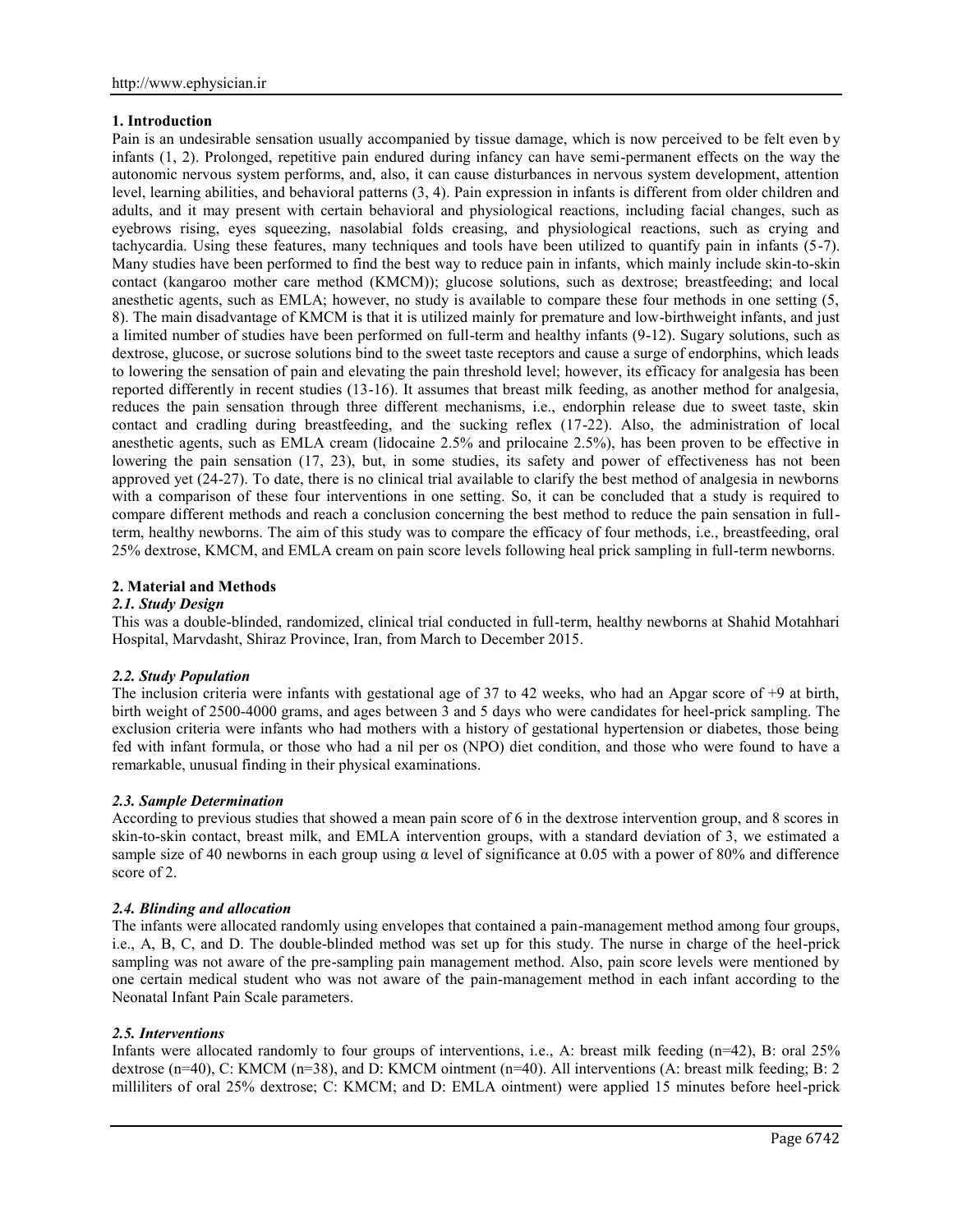sampling (Figure 1). Then, all infants were subjected to heel-prick sampling, done by one nurse in the pediatric ward in a single work shift using 23 Gauge Scalp needle (Supa Company, Iran).



**Figure1.** Consort 2010 Flow Diagram of the study

## *2.6. Studied Variables*

Before the interventions, the subjects' gender, weight, and baseline pain level score before the interventions were documented, and, immediately after applying the various intervention methods and sampling, the pain level score and NIPS questionnaire parameters were documented.

## *2.7. Neonatal Infant Pain Scale*

To evaluate the perceived pain level in infants, the Neonatal Infant Pain Scale (NIPS) (7) questionnaire was used. This method is used in premature and full-term infants for up to six weeks after birth and includes parameters, such as crying, limb movement, facial expressions, respiratory pattern, heart rate, O2 saturation, and state of arousal. The details of this system are as follows: Crying (0: no cry, 1: whimper, 2: vigorous), facial expression (0: relaxed, 1: grimace), breathing pattern (0: relaxed, 1: change in breathing pattern), arms and legs each (0: relaxed, 1: flexed/extended), and state of arousal (0: sleeping/awake, 1: fussy), and the total pain score ranges between 0-10. Validity and reliability of this questionnaire have been approved by Suraseranivongse et al. (28), and its Farsilanguage version had been approved earlier (29).

## *2.8. Research Ethics*

This study was approved by the Ethics Committee of Shiraz University of Medical Sciences (Code: IR.SUMS.REC.1394.156), and all of the subjects' parents were informed regarding the details of the study and signed a consent form.

## *2.9. Statistical Analysis*

The statistical analysis was done using SPSS software, version 16 (SPSS Inc., Chicago, IL, USA). Baseline demographics and NIPS questionnaire parameters were compared among study groups using ANOVA and the chi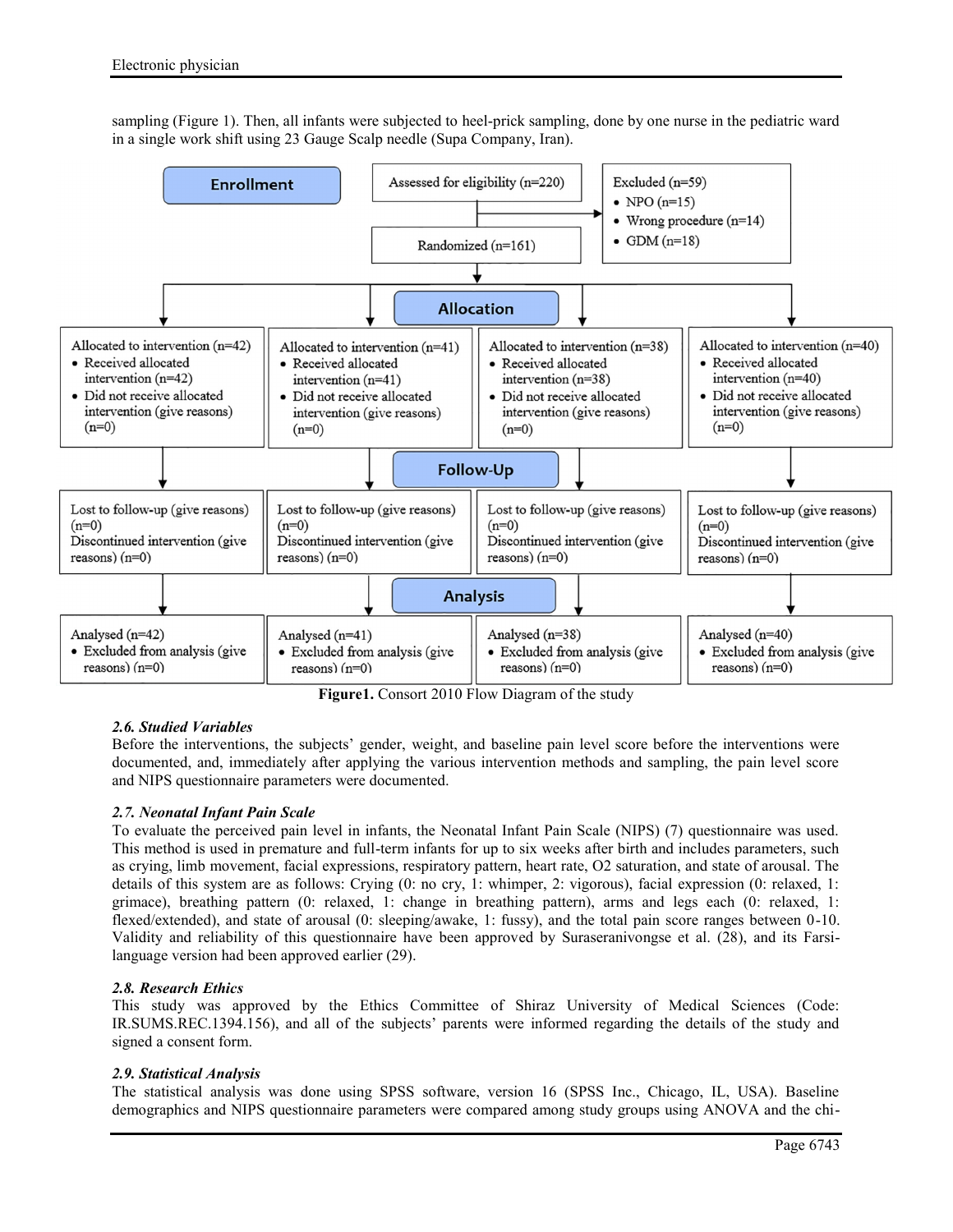squared test and the Fisher exact test, as deemed appropriate. The confidence interval was set at 95%, and statistical significance was set at  $p=0.05$ .

#### **3. Results**

#### *3.1. Baseline Characteristics*

This study was conducted on 161 subjects (93 males, 68 females) with an age range of 3 to 5 days. The subjects' mean weight was  $3.07 \pm 0.63$  kilograms. Each of the four groups were divided as follows: A: breast milk feeding  $(n=42)$ , B: oral 25% dextrose  $(n=40)$ , C: KMCM  $(n=38)$ , and D: KMCM ointment  $(n=40)$ . The groups had no statistically significant difference regarding weight, gender, and the baseline total pain score (Table 1).

#### *3.2. Total Pain Score*

After the interventions, 14 of the subjects (8.7%) experienced mild pain (NIPS score: 0-3), 53 of the subjects (32.9%) experienced moderate pain (NIPS score: 4-6), and 94 of the subjects (58.4%) experienced severe pain (NIPS score: 7-10). The average pain score was 6.53±2.11 (moderate pain). The average pain score in group A (breast milk feeding) was  $5.52\pm2.22$  and was significantly lower than the rest of the groups (p=0.00) (Table 2). Group B (25% dextrose) was in second place with an average pain score of 6.45±1.88 (Table 2). The posthoc test showed that there were statistically significant differences between groups A and D ( $p=0.00$ ) and between groups A and C ( $p=0.021$ ), and they resulted in a significant difference between all four groups. Moreover, through the chisquared analysis, it was found that there was a statistically significant correlation between the type of intervention and the total pain score categories ( $p=0.005$ ); group A had the least frequency of severe pain and the largesst number of mild pain scores (Table 3).

#### *3.3. NIPS Questionnaire Parameters*

There was no significant difference among the four groups regarding oxygen (O2) saturation levels, heart rate, and state of arousal (Table 2). However, there was a statistically significant difference between the groups regarding breathing pattern, crying, arm and leg flexion/extension, and facial expression (Table 2). The least amount of pain scores according to crying, arm and leg flexion/extension, and facial expression were attributed to group A, while, according to breathing pattern, it was attributed to group B (Table 2). Moreover, according to the chi-squared analysis results, by converting quantitative data to qualitative data, there was a statistically significant correlation between the type of intervention and the total pain score regarding crying, arm and leg flexion/extension, facial expression, breathing pattern, and heart rate (Table 3).

| Variables           |                             | <b>Breast Milk</b> | <b>EMLA Ointment</b> | Skin-contact    | 25% Dextrose    | p-value |
|---------------------|-----------------------------|--------------------|----------------------|-----------------|-----------------|---------|
|                     |                             | $(n=42)$           | $(n=41)$             | $(n=38)$        | $(n=40)$        |         |
| Gender              | Male, n                     | 18                 | 24                   | 26              | 25              | 0.113   |
|                     | Female, n                   | 24                 |                      |                 |                 |         |
| Weight              | kg, Mean $\pm$<br><b>SD</b> | $2.88\pm0.95$      | $3.04\pm0.45$        | $3.26 \pm 0.42$ | $3.11 \pm 0.46$ | 0.059   |
| Pain Score<br>level | $Mean \pm SD$               | $0.19 \pm 0.02$    | $0.19 \pm 0.01$      | $0.20 \pm 0.06$ | $0.18 \pm 0.08$ | 0.904   |

**Table 1.** Baseline information of the subjects divided into groups

| <b>Table 2.</b> Comparison of the NIPS variables and the total pain score for four intervention methods (Quantitative) |
|------------------------------------------------------------------------------------------------------------------------|
|------------------------------------------------------------------------------------------------------------------------|

| Variables, Mean $\pm$ SD | <b>Breast Milk</b> | <b>EMLA Ointment</b> | Skin-contact    | 25% Dextrose    | p-value |
|--------------------------|--------------------|----------------------|-----------------|-----------------|---------|
|                          | $(n=42)$           | $(n=41)$             | $(n=38)$        | $(n=40)$        |         |
| Facial expression        | $0.67 \pm 0.47$    | $0.93 \pm 0.26$      | $0.76 \pm 0.43$ | $0.70 \pm 0.46$ | $0.02*$ |
| Crying                   | $1.14 \pm 0.60$    | $1.59 \pm 0.59$      | $1.26 \pm 0.64$ | $1.20 \pm 0.60$ | $0.00*$ |
| Breathing pattern        | $0.69 \pm 0.46$    | $0.90 \pm 0.30$      | $0.84 \pm 0.37$ | $0.65 \pm 0.48$ | $0.01*$ |
| Movements of Arms        | $0.64 \pm 0.48$    | $0.90 \pm 0.30$      | $0.87 \pm 0.34$ | $0.82 \pm 0.38$ | $0.01*$ |
| Movements of Legs        | $0.69 \pm 0.46$    | $0.88 \pm 0.33$      | $0.84 \pm 0.37$ | $0.95 \pm 0.22$ | $0.01*$ |
| State of arousal         | $0.69 \pm 0.46$    | $0.85 \pm 0.35$      | $0.89 \pm 0.31$ | $0.87 \pm 0.33$ | 0.57    |
| Heart rate               | $1.05 \pm 0.49$    | $1.34 \pm 0.57$      | $1.24 \pm 0.82$ | $1.20 \pm 0.68$ | 0.23    |
| Oxygen saturation        | $0.0 \pm 0.0$      | $0.0 \pm 0.0$        | $0.0 \pm 0.0$   | $0.0 \pm 0.0$   |         |
| Pain Score level         | $5.52 \pm 2.22$    | $7.37 \pm 1.95$      | $6.84 \pm 1.96$ | $6.45 \pm 1.88$ | $0.00*$ |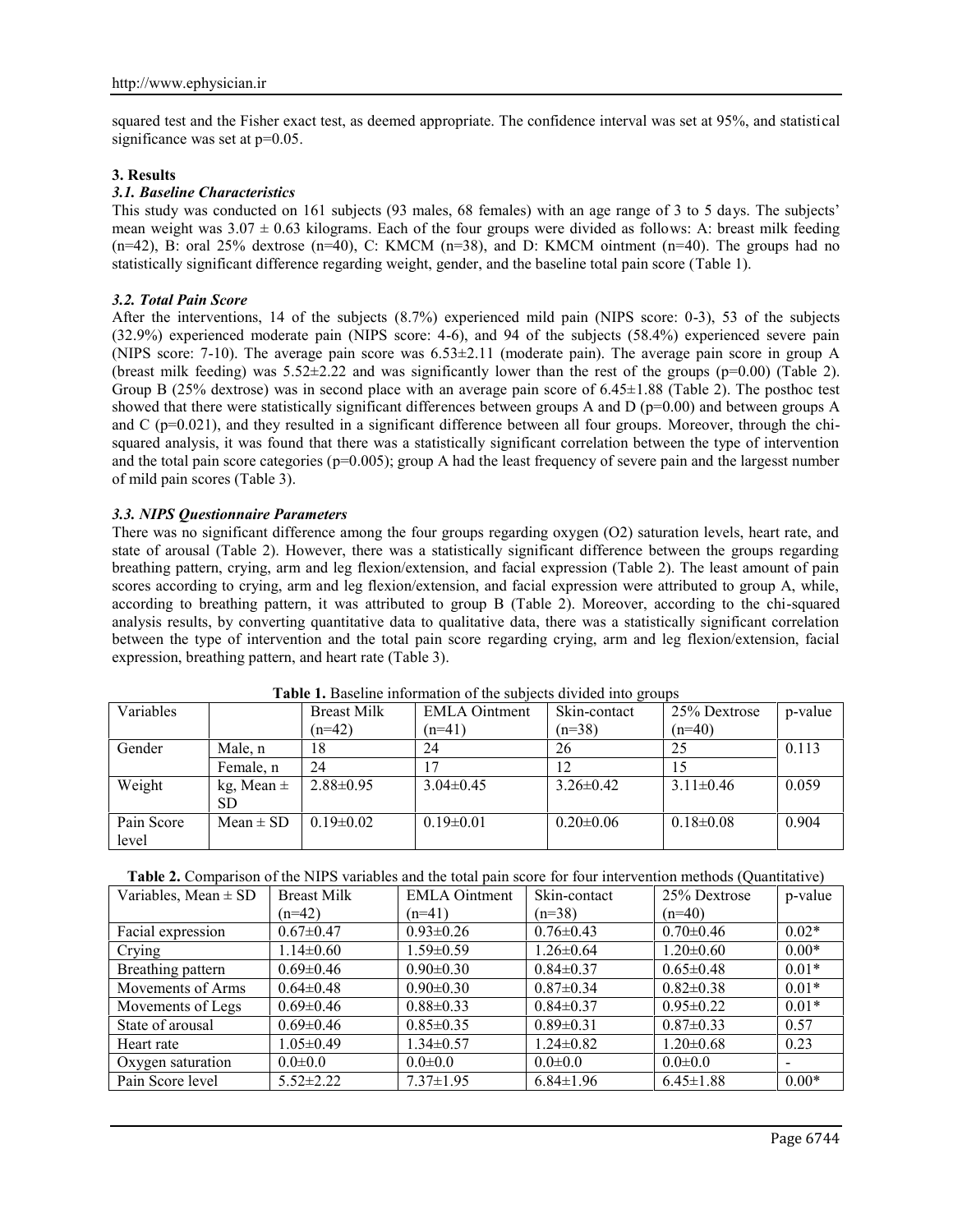| $\cdots$ . Comparison of this $\circ$ , animores and total pain secte among four more , emerged ( $\sqrt{a}$ animative)<br>Variable |                        | <b>Breast Milk</b> | Ointment       | Skin-contact   | Dextrose       | p-value        |  |
|-------------------------------------------------------------------------------------------------------------------------------------|------------------------|--------------------|----------------|----------------|----------------|----------------|--|
|                                                                                                                                     |                        | $(n=42)$           | $(n=41)$       | $(n=38)$       | $(n=40)$       |                |  |
| Pain score                                                                                                                          | Mild $(0-3)$           | 7                  | 3              | $\overline{c}$ | $\overline{c}$ | $0.00*$        |  |
| category                                                                                                                            | Moderate (4-6)         | 18                 | 5              | 13             | 17             |                |  |
|                                                                                                                                     | Severe $(7-10)$        | 17                 | 33             | 23             | 21             |                |  |
| Facial                                                                                                                              | Relaxed                | 14                 | $\overline{3}$ | 9              | 12             | $0.02*$        |  |
| Expression                                                                                                                          | Grimace                | 28                 | 38             | 29             | 28             |                |  |
| Crying                                                                                                                              | No cry                 | 5                  | $\overline{2}$ | $\overline{4}$ | $\overline{4}$ | $0.021*$       |  |
|                                                                                                                                     | Whimper                | 26                 | 13             | 20             | 24             |                |  |
|                                                                                                                                     | Vigorous               | 11                 | 26             | 14             | 12             |                |  |
| <b>Breathing</b>                                                                                                                    | Relaxed                | 13                 | $\overline{4}$ | 6              | 14             | $0.019*$       |  |
| pattern                                                                                                                             | Change in breathing    | 29                 | 37             | 32             | 26             |                |  |
|                                                                                                                                     | pattern                |                    |                |                |                |                |  |
| Movement of                                                                                                                         | Relaxed                | 15                 | $\overline{4}$ | 5 <sup>5</sup> | $\tau$         | $0.013*$       |  |
| Arms                                                                                                                                | Flexed/extended        | 27                 | 37             | 33             | 33             |                |  |
| Movement of                                                                                                                         | Relaxed                | 13                 | 5              | 6              | $\overline{2}$ | $0.011*$       |  |
| Legs                                                                                                                                | Flexed/extended        | 29                 | 36             | 32             | 38             |                |  |
| State of                                                                                                                            | Sleeping/awake         | 13                 | 6              | $\overline{4}$ | 5              | 0.057          |  |
| arousal                                                                                                                             | Fussy                  | 29                 | 35             | 34             | 35             |                |  |
| Heart rate                                                                                                                          | Within 10% of baseline | $\overline{4}$     | $\overline{2}$ | 9              | 6              | $0.001*$       |  |
|                                                                                                                                     | 11-20% of baseline     | 32                 | 23             | 11             | 20             |                |  |
|                                                                                                                                     | $>$ 20% of baseline    | 6                  | 16             | 18             | 14             |                |  |
| Oxygen                                                                                                                              | No additional need to  | 42                 | 41             | 38             | 40             | $\blacksquare$ |  |
| saturation                                                                                                                          | maintain oxygen        |                    |                |                |                |                |  |
|                                                                                                                                     | Additional need to     | $\Omega$           | $\mathbf{0}$   | $\overline{0}$ | $\overline{0}$ |                |  |
|                                                                                                                                     | maintain oxygen        |                    |                |                |                |                |  |

| Table 3. Comparison of NIPS variables and total pain score among four intervention methods (Qualitative) |  |
|----------------------------------------------------------------------------------------------------------|--|
|                                                                                                          |  |

## **4. Discussion**

This study aimed to compare the efficacy of breastfeeding, oral 25% dextrose, KMCM, and EMLA cream in pain management following heal-prick sampling in term newborns, and the results showed that breastfeeding was the best method for pain management. After breastfeeding, dextrose, KMCM, and EMLA cream showed the least amount of pain, respectively. Blood sampling is the most leading cause of pain in hospitalized newborns. Premature infants or the ones being worked up for certain illnesses will be subjected to heel-prick or venous blood sampling between one to twenty-one times during their hospitalization (30). Considering the negative outcomes of pain sensation in infancy, it is mandatory to study, research, and palliate the pain experienced during these procedures (3). As our results showed, breastfeeding seems to be the optimal method for pain management in infants (31). This method contains pleasant factors, such as a bond with the mother (32), skin contact, sucking, and the sweet taste of milk (33), which, by itself, induces endorphins (34, 35). However, in addition, it is important to identify the actual factors involved in decreasing the perceived pain by the infant through breastfeeding. It was obvious that it was more than just the sweet taste of milk (36); it is likely that the fats and proteins of breast milk have a role in lowering pain perception by stimulating opioid receptors and nerve blocking (34). Moreover, it is said that breast milk and its fat content stimulate the release of the gut hormone cholecystokinin, which may lower the sensitivity to pain (37). Skin-to-skin contact between mother and infant, known as kangaroo mother care, is yet another method that has been found to be effective in reducing the perception of pain, but the mechanism of this action is unknown (38, 39). In this method, the infant is completely undressed (except for a diaper and a head-cover) and is leaned on the mother's breast and abdomen (9). Theoretically, sugar solutions increase the effectiveness of endorphins and act by stimulating the opioid receptors, which leads to the reduction of pain (13, 40). Emine et al. found that there was no significant difference between sucrose solution and breast milk, with both having significantly lower levels of perceived pain when compared to the control group (41). This study's findings were similar. Eghbalian et al. conducted a study comparing breast milk, glucose, and acetaminophen, and the results indicated that breast milk was the most efficacious (42). Although the glucose solution specimen in their study had a 50% concentration, we used a 25% concentration solution, which might be the reason for the lack of significant difference between the breast milk and the sugar water groups. Bilgen et al. studied the differences among 25% concentration solution of sucrose, breastfeeding and breast milk, which indicated that a 25% concentration solution of sucrose had the most palliative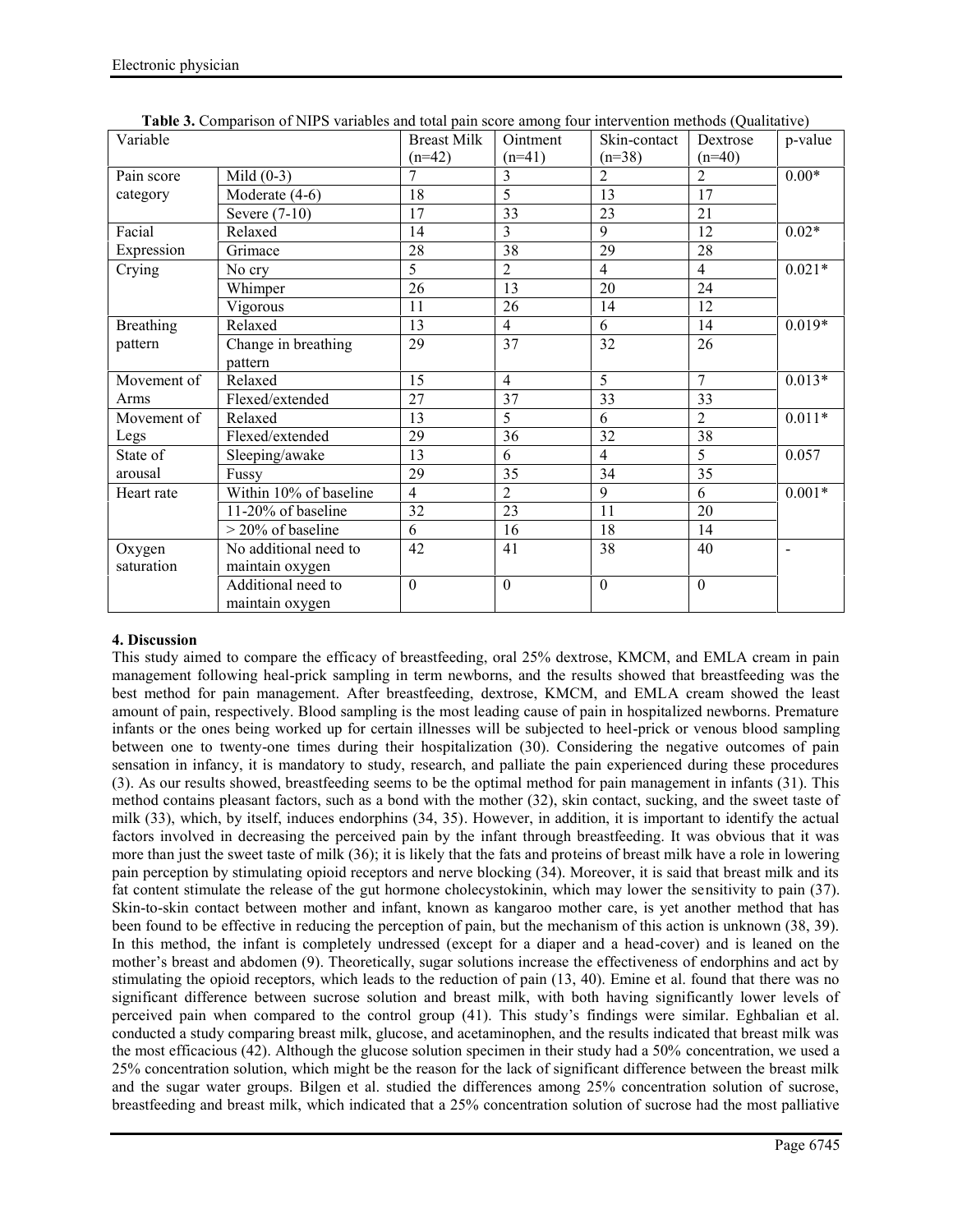effect (22). Eriksson et al. conducted their study by comparing 25% concentration solution of glucose with 10% concentration of the same solution, which showed the higher efficiency of 25% concentration solution of glucose compared to the same solution of 10% concentration in lowering experienced pain and also crying time of the infant (43, 44). However, administering higher concentrations of sugar solutions to achieve pain palliation should be evaluated for possible side effects. With the aim of investigating the best type of sugar solutions in pain management, Blass et al. conducted a study that showed that sucrose was the best type of pain management, followed by fructose and glucose; however, lactose generated no pain relief at all (40). Therefore, it can be stated that pain-reducing properties of breast milk rely on factors other than lactose.

In a study conducted by Gradin et al., it was reported that the effect of a sugar solution (sucrose) in lowering pain perception was superlative to EMLA cream (45). A similar finding was reported in the study conducted by Abad et al. (46) & Mucigant et al. (47). Also, Noori et al. reported the superiority of 30% concentration glucose solution in lowering pain perception in comparison with EMLA cream (48). Besides, the results of our study showed that sugar solution (25% dextrose) provided better effectiveness than EMLA cream, as well. Although, according to the available studies and our study, it can be stated that breastfeeding and KMCM are the best ways for pain management in the infants who are undergoing painful procedures. However, more detailed studies should be conducted to achieve the best time for the intervention. The optimal concentration of sugar solution (while avoiding any possible side effects) and the optimal time between the intervention and the painful procedure are important to determine. It is also suggested that more trials be done regarding the pain-relieving properties of breast milk and breastfeeding. One of the limitations of this study was the absence of a control group. Even though each of the interventions used in this study was compared to a control group in previous studies, having a control group would have resulted in a more specific outcome in our study. Other limitations were the way the data were measured with the NIPS questioner, which was based on visual assessments, and, despite its use in other several studies, it is still a qualitative system and may cause distortion in the scoring system.

#### **5. Conclusions**

It seems that among the four methods of intervention in this study, the most effective method of lowering perceived pain in infants undergoing painful procedures was proven to be breastfeeding. This method resulted in a statistically significant lower average pain score when compared to groups being intervened with EMLA local anesthetic cream and skin contact (Kangaroo Mother Care). Further studies should be conducted to determine the differences between breastfeeding and the use of sugar solutions, such as dextrose, in pain management.

#### **Acknowledgments:**

The authors express their sincere thanks to the International Branch of the Shiraz University of Medical Sciences for the financial support that was provided for this study.

#### **Trial Registration:**

This study is registered in the Iranian Registry of Clinical Trials with the registration number of IRCT20151201253256N1.

#### **Funding:**

This research was supported financially by the Research Council of the International Campus of Shiraz University of Medical Sciences.

#### **Conflict of Interest:**

There is no conflict of interest to be declared.

#### **Authors' contributions:**

All authors contributed to this project and article equally. All authors read and approved the final manuscript.

#### **References:**

- 1) Bonica J. The need of a taxonomy. Pain. 1979; 6(3): 247. doi: 10.1016/0304-3959(79)90046-0.
- 2) Dilen B, Elseviers M. Oral glucose solution as pain relief in newborns: results of a clinical trial. Birth. 2010; 37(2): 98-105. doi: 10.1111/j.1523-536X.2010.00389.x, PMID: 20557532.
- 3) Whitfield MF, Grunau RE. Behavior, pain perception, and the extremely low-birth weight survivor. Clin Perinatol. 2000; 27(2): 363-79. doi: 10.1016/S0095-5108(05)70026-9, PMID: 10863655.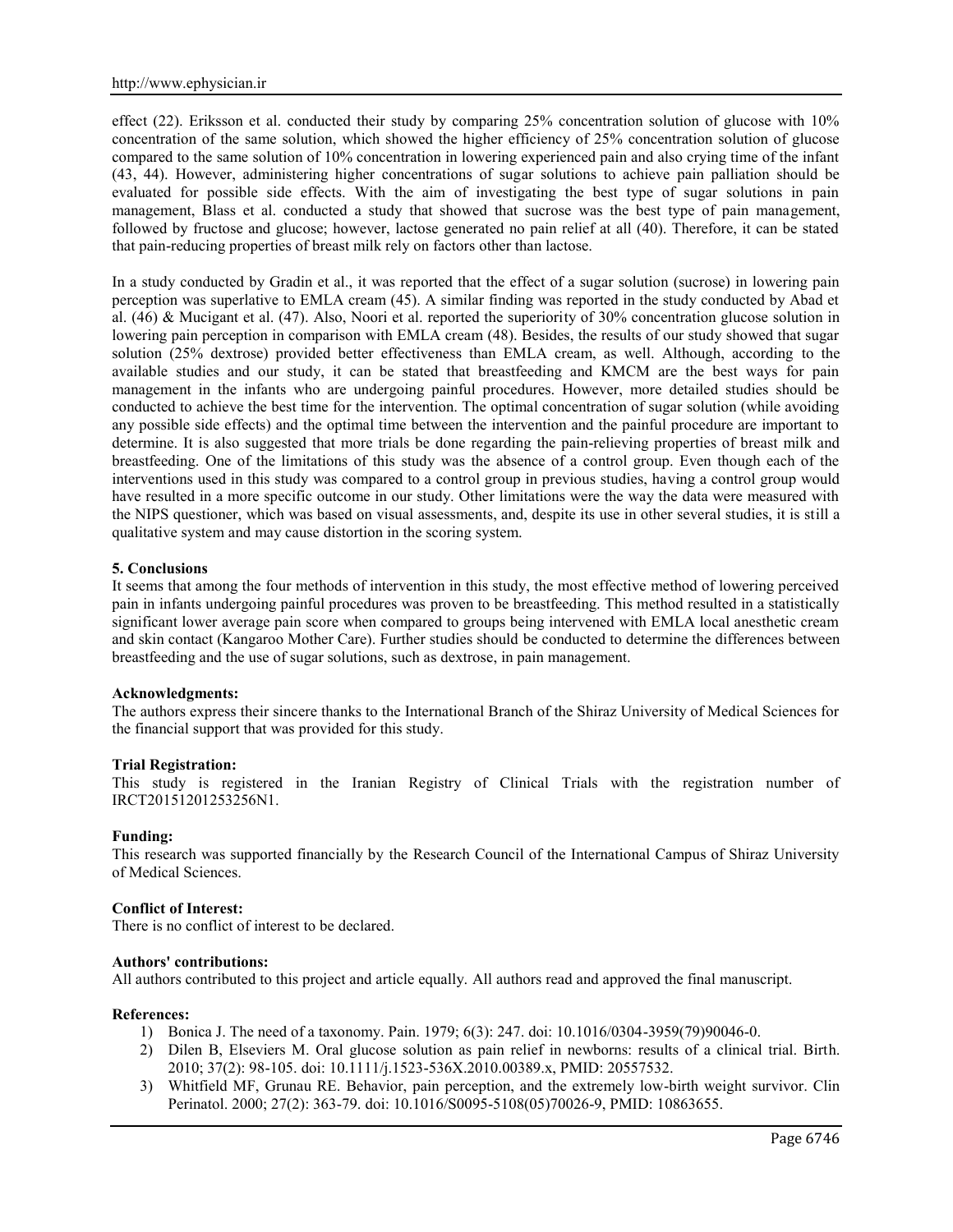- 4) Stevens B, Gibbins S, Franck LS. Treatment of pain in the neonatal intensive care unit. Pediatr Clin North Am . 2000; 47(3): 633-50. doi: 10.1016/S0031-3955(05)70230-3, PMID: 10835995.
- 5) Fulbrook P, Latour J, Albarran J, De Graaf W, Lynch F, Devictor D, et al. The presence of family members during cardiopulmonary resuscitation. Eur J Cardiovasc Nurs. 2007; 6(4):255-8. doi: 10.1016/j.ejcnurse.2007.07.003, PMID: 17919981.
- 6) Pasero C. Circumcision Requires Anesthesia and Analgesia: Need proof? Am J Nurs. 2001; 101(9): 22-3. doi: 10.1097/00000446-200109000-00014.
- 7) Lawrence J, Alcock D, McGrath P, Kay J, MacMurray SB, Dulberg C. The development of a tool to assess neonatal pain. Neonatal Netw. 1993; 12(6): 59-66. PMID: 8413140.
- 8) Gale G, VandenBerg K. Kangaroo care. Neonatal Netw. 1998; 17(5): 69-71. PMID: 9791453
- 9) Roller CG, Meyer K, Anderson GC. Birth kangaroo (skin-to-skin) care and breastfeeding: an eclamptic woman's story. MCN Am J Matern Child Nurs . 1999; 24(6): 294-5. doi: 10.1097/00005721-199911000- 00006, PMID: 10565143.
- 10) Bauer J, Sontheimer D, Fischer C, Linderkamp O. Metabolic rate and energy balance in very low birth weight infants during kangaroo holding by their mothers and fathers. J Pediatr. 1996; 129(4): 608-11. doi: 10.1016/S0022-3476(96)70129-4, PMID: 8859271.
- 11) Gómez PA, Baiges NM, Batiste FM, Marca GM, Nieto JA, Closa MR. [Kangaroo method in delivery room for full-term babies]. An Esp Pediatr. 1998; 48(6): 631-3. PMID: 9662849.
- 12) Gray L, Watt L, Blass EM. Skin-to-skin contact is analgesic in healthy newborns. Pediatrics. 2000; 105(1):e14-e. PMID: 10617751.
- 13) Grazel R. Neonatal pain management with oral sucrose. Worldviews on Evidence based Nursing presents the archives of Online Journal of Knowledge Synthesis for Nursing. 2002; 9(1): 142-8. doi: 10.1111/j.1524-475x.2002.00142.x.
- 14) Taddio A, Shah V, Hancock R, Smith RW, Stephens D, Atenafu E, et al. Effectiveness of sucrose analgesia in newborns undergoing painful medical procedures. CMAJ. 2008; 179(1): 37-43. doi: 10.1503/cmaj.071734, PMID: 18591525, PMCID: PMC2464480.
- 15) Tarhani F, Momennasab M, Tarhani S. A Survey: Glucose Sedative Effect in Neonates during Venus Blood Sampling. Yafte journal of medical scienes. 2004; 6(2): 47-51.
- 16) McCullough S, Halton T, Mowbray D, Macfarlane PI. Lingual sucrose reduces the pain response to nasogastric tube insertion: a randomised clinical trial. Arch Dis Child Fetal Neonatal Ed. 2008; 93(2): F100-3. doi: 10.1136/adc.2006.110338, PMID: 17634178.
- 17) Cordoni A, Cordoni LE. Eutectic mixture of local anesthetics reduces pain during intravenous catheter insertion in the pediatric patient. Clin J Pain. 2001; 17(2): 115-8. doi: 10.1097/00002508-200106000- 00003, PMID: 11444712.
- 18) Tansky C, Lindberg CE. Breastfeeding as a pain intervention when immunizing infants. J Nurse Pract. 2010; 6(4): 287-95. doi: 10.1016/j.nurpra.2009.09.014.
- 19) Shahali S, Taavoni S, Haghani H, Neysani SE. Comparison of the Effect of Breast Sucking with Being in the Mother's Hug on Pain Relieving during Immunization Injection. Journal Of Babol University Of Medical Sciences. 2010; 11(5): 32-7.
- 20) Shah PS, Aliwalas L, Shah V. Breastfeeding or breastmilk to alleviate procedural pain in neonates: a systematic review. Breastfeed Med. 2007; 2(2): 74-82. doi: 10.1089/bfm.2006.0031, PMID: 17661578.
- 21) Malekan Rad E, Momtazmanesh N, Barkatin R. The effects of glucose, breast milk and lidocaine cream on acute pain of arteriopuncture in term neonates. KAUMS Journal (FEYZ). 2004; 8(2): 15-9.
- 22) Bilgen H, Özek E, Cebeci D, Örs R. Comparison of sucrose, expressed breast milk, and breast-feeding on the neonatal response to heel prick. J Pain. 2001; 2(5): 301-5. doi: 10.1054/jpai.2001.23140, PMID: 14622809.
- 23) Rogers TL, Ostrow CL. The use of EMLA cream to decrease venipuncture pain in children. J Pediatr Nurs . 2004; 19(1): 33-9. doi: 10.1016/j.pedn.2003.09.005, PMID: 14963868.
- 24) Buckley MM, Benfield P. Eutectic lidocaine/prilocaine cream A review of the topical anaesthetic/analgesic efficacy of a eutectic mixture of local anaesthetics (EMLA). Drugs. 1993; 46(1): 126-51. doi: 10.2165/00003495-199346010-00008, PMID: 7691503.
- 25) Taddio A, Shennan AT, Stevens B, Leeder JS, Koren G. Safety of lidocaine-prilocaine cream in the treatment of preterm neonates. J Pediatr. 1995; 127(6): 1002-5. doi: 10.1016/S0022-3476(95)70050-1, PMID: 8523173.